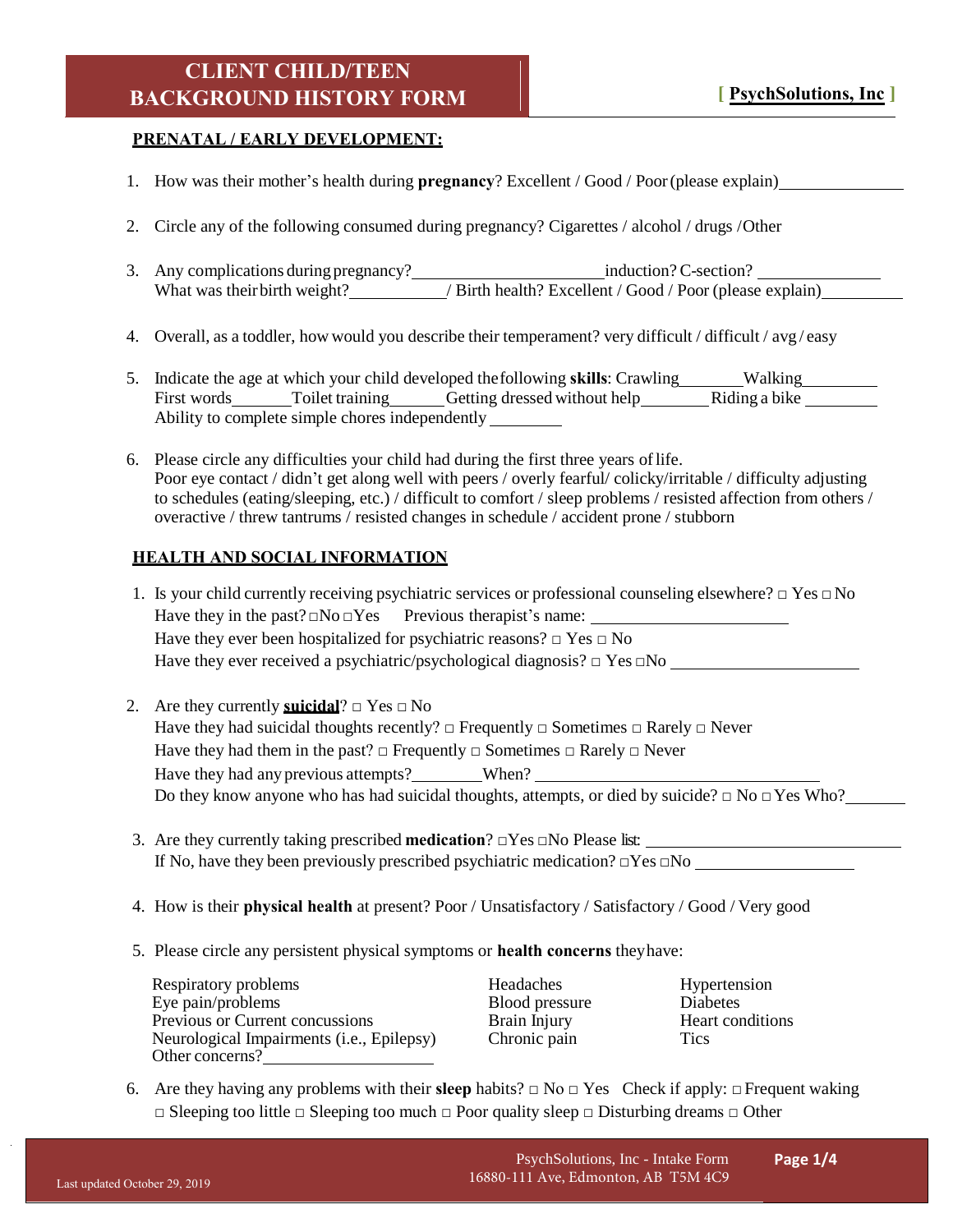# **CLIENT CHILD/TEEN BACKGROUND HISTORY FORM**

- 7. Are they having any difficulty with **appetite** or eating habits?  $\Box$  No  $\Box$  Yes Check if apply:  $\Box$  Eating less  $\Box$  Eating more  $\Box$  Binging  $\Box$  Restricting Have they experienced significant **weight** change in the last 2 months?  $\Box$  No  $\Box$  Yes
- 8. Are they/their partner **pregnant**? □Yes □No /Previous pregnancies? □Yes □No /Miscarriages? □Yes □No
- 9. How many times per week dothey **exercise**? Approximately how long each time?
- 10. Do they regularly use **alcohol**? □ No □ Yes How often? /week /week /month In a typical month, how often do you think they have 4 or more drinks in a 24-hour period?
- 11. How often do they engage in recreational **drug** use? □ Daily □ Weekly □ Monthly □ Rarely □ Never If they do, which ones? Have they had any social problems as a result of their alcohol or drug use?  $\Box$  No $\Box$ Yes Have they ever had legal issues due to their alcohol of drug use? □ No □Yes
- 12. Are they currently in a romantic **relationship**?  $\Box$  No  $\Box$  Yes How long? From 1-10, how would you rate the quality of their relationship Now?  $/10$  on Average?  $/10$
- 13. Do they have **friends**? □ No □ Yes / Close friends? □ No □Yes How would you rate the quality if their friendships? Any concerns with **bullying**?  $\Box$  No  $\Box$ Yes
- 14. In the last year, have they experienced any **significant life changes, stressors, or traumatic events** considered upsetting, embarrassing, shameful, distressing, or scary? Any Rejection? Abandonment? Change of schools? Move? Loss of friends? Loss of health? School failure? Family discord/fighting? Exposure to sexual acts/internet porn? □ No □Yes
- 15. Please circle any that have happened to your child.

Motor vehicle accident Had any work / sports injuries Been assaulted Been hospitalized / had surgeries Had a major illness Had a disturbing medical experience Had near drowning incidents

16. Have they ever experienced any of the following? Please circle the relevant ones.

| Extreme depressed mood     | Panic Attacks                     | Wild Mood Swings          |
|----------------------------|-----------------------------------|---------------------------|
| Phobias                    | Rapid Speech                      | <b>Sleep Disturbances</b> |
| <b>Extreme Anxiety</b>     | Hallucinations                    | <b>Unexplained losses</b> |
| <b>Homicidal Thoughts</b>  | Unexplained memory lapses         | Suicide Attempt           |
| Alcohol/Substance Abuse    | <b>Frequent Body Complaints</b>   | <b>Eating Disorder</b>    |
| <b>Body Image Problems</b> | Unexplained feelings/sensations   | Unexplained voices        |
| Flashbacks                 | Feeling detached from yourself    | Feeling detached fro      |
| Feeling unreal             | Feeling like in a dreamlike state | Bedwetting                |
| <b>Temper Tantrums</b>     | School Refusal                    |                           |

- **Phobias Rapid Speech Sleep Disturbances** Hallucinations Unexplained losses of time Unexplained memory lapses Suicide Attempt Frequent Body Complaints Eating Disorder Unexplained feelings/sensations Unexplained voices Feeling like in a dreamlike state Bedwetting School Refusal
- Feeling detached from yourself Feeling detached from the world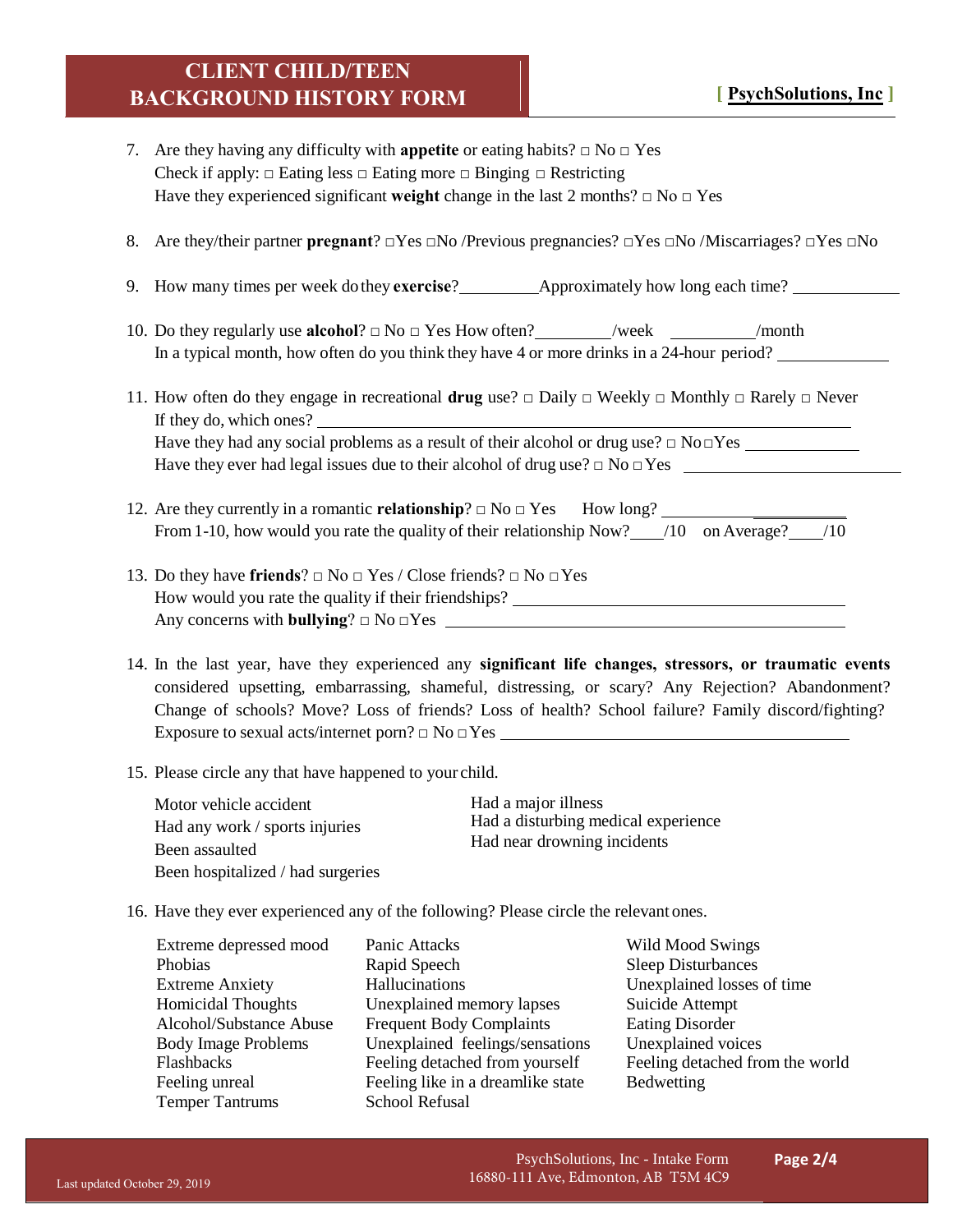### **CLIENT CHILD/TEEN BACKGROUND HISTORY FORM**

- 17. Have they ever experienced any form of **abuse**? □ No□ Yes Is this abuse ongoing? □ No □Yes Physical / Sexual / Financial / Mental/ Other
- 18. Please circle all symptoms your child has experienced (within the last 6 months) and/or find troublesome or disturbing:

| Anxiety                           | Anger / Rage                | Depression                 |
|-----------------------------------|-----------------------------|----------------------------|
| Panic attacks                     | Guilt                       | <b>Numbness</b>            |
| Easily startled                   | <b>Shame</b>                | Helplessness               |
| Fearfulness                       | Grief / Loss                | Hopelessness               |
| Irritability                      | Phobia                      | Fatigue / Low energy       |
| Loss of control                   | Low self esteem             | Feeling stressed out       |
| Hyperactivity                     | Abrupt mood swings          | Feeling spaced out         |
| Forgetfulness                     | Suicidal thoughts           | Feeling outside your body  |
| Trembling / Ideation/ Body Shakes | Feeling things are not real | Restlessness               |
| Obsessive thoughts / Behaviors    | Thinking "This Is Not Me"   | <b>Sleeping Problems</b>   |
| Inability to focus / Concentrate  | Nausea                      | Headaches / Migraines      |
| <b>Nightmares</b>                 | Change in appetite.         | <b>Stomach Aches</b>       |
| Flashbacks                        | Clenching of jaw            | Chronic pain               |
| Dizziness / Fainting              | Memory loss                 | <b>Shortness of Breath</b> |

#### **FAMILY HISTORY:**

1. Has anyone in their family (either immediate family members or relatives) experienced difficulties with the following? (Circle any that apply and list family member, e.g., Sibling, Parent, Uncle, etc.):

| Difficulty                                  | Fam Member | Difficulty                                      | Fam Member |
|---------------------------------------------|------------|-------------------------------------------------|------------|
| Depression<br><b>Bipolar Disorder</b>       |            | <b>Eating Disorders</b><br>Schizophrenia        |            |
| <b>Anxiety Disorders</b><br>Panic Attacks   |            | <b>Trauma History</b><br>Suicide Attempts       |            |
| <b>Learning Disabilities</b><br>ADD / ADHD  |            | Tourette Syndrome<br>Criminal Misconduct        |            |
| Autism / Asperger's<br>Obsessive Compulsive |            | <b>Common Disabilities</b><br>Alcohol/Substance |            |
| Abuse                                       |            |                                                 |            |

- 2. What form of **discipline** have they experienced? What happens when they get into trouble?
- 3. Have they experienced any separations fromtheir primary care givers? Parental divorce? Remarriage? Hospitalizations?
- 4. Who are they**closest to**? Feel safest with? Who do they feel **least close** too? Least safe with?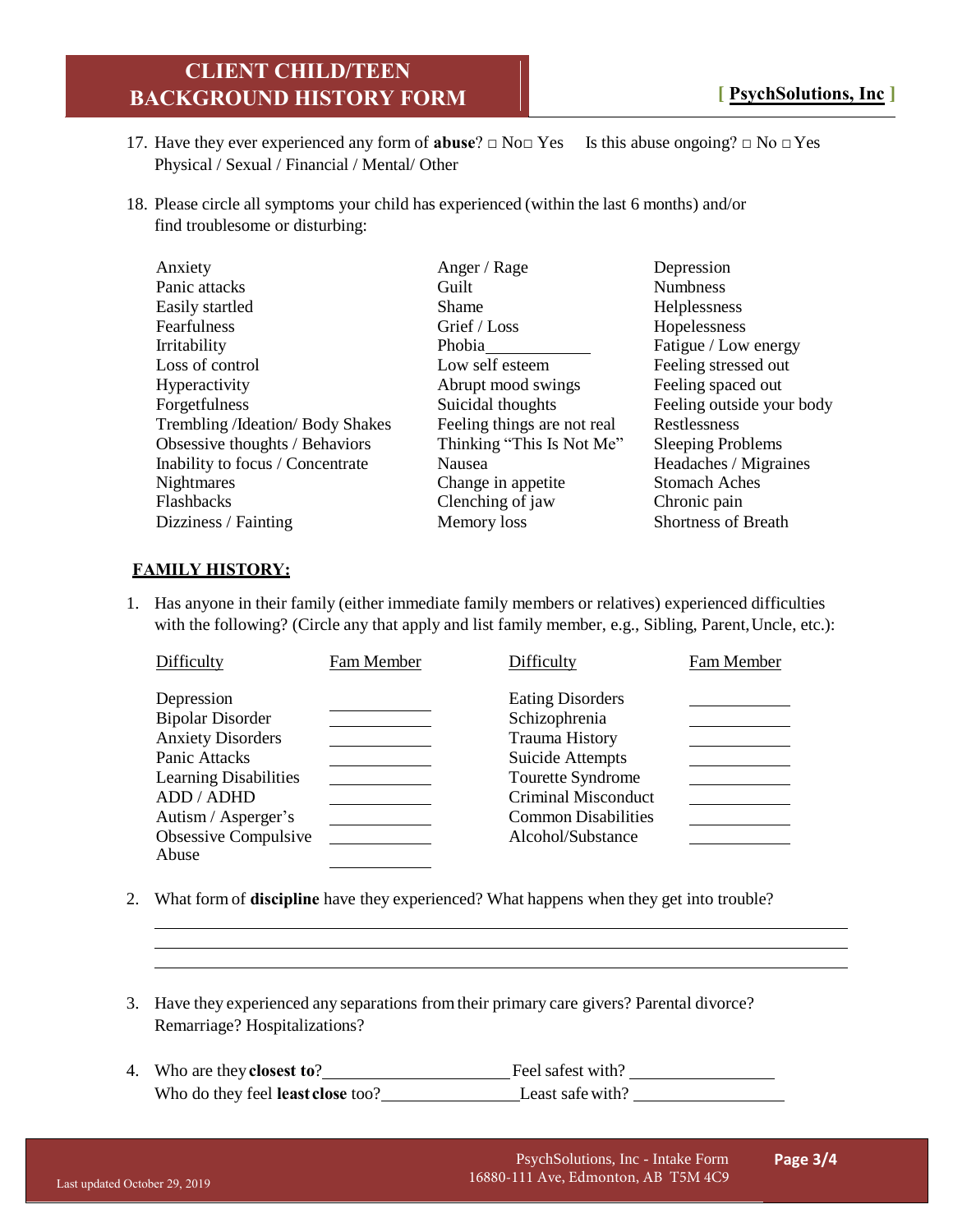#### **ACADEMIC HISTORY:**

| 2.<br>How would you describe their school experience? _________________________________<br>3.<br>4.<br>5.<br>Any learning difficulties? $\Box$ No $\Box$ Yes<br>6.<br><u> 1989 - Johann Harry Harry Harry Harry Harry Harry Harry Harry Harry Harry Harry Harry Harry Harry Harry Harry</u><br>7.<br>Any previous evaluations or assessments? $\Box$ No $\Box$ Yes<br>8.<br>9.<br><b>OCCUPATIONAL INFORMATION:</b><br>1. Are they currently <b>employed</b> ? $\Box$ No $\Box$ Yes<br>If yes, who is their current employer/position?<br>If yes, are they happy at your current position?<br>2. Please list any work-related stressors, if any:<br><b>LEGAL INFORMATION</b><br>Do they have any current legal concerns? $\Box$ No $\Box$ Yes<br>1.<br>Upcoming trial testimony or legal disposition $\Box$ No $\Box$ Yes<br>2.<br>Past legal concerns? $\Box$ No $\Box$ Yes<br>3.<br>RELIGIOUS/SPIRITUAL INFORMATION:<br>1. Do they consider themselves to be spiritual? $\Box$ No $\Box$ Yes<br>Did they previously follow another faith? $\Box$ No $\Box$ Yes. If yes, which one?<br>2.<br><b>SUPPORT / COPING / OTHER INFORMATION</b><br>What are their effective coping strategies?<br>1.<br>2.<br>3.<br>4.<br>5. | 1. | Current School Name?<br><u>Current grade?</u>                         |  |  |  |
|-----------------------------------------------------------------------------------------------------------------------------------------------------------------------------------------------------------------------------------------------------------------------------------------------------------------------------------------------------------------------------------------------------------------------------------------------------------------------------------------------------------------------------------------------------------------------------------------------------------------------------------------------------------------------------------------------------------------------------------------------------------------------------------------------------------------------------------------------------------------------------------------------------------------------------------------------------------------------------------------------------------------------------------------------------------------------------------------------------------------------------------------------------------------------------------------------------------------------|----|-----------------------------------------------------------------------|--|--|--|
|                                                                                                                                                                                                                                                                                                                                                                                                                                                                                                                                                                                                                                                                                                                                                                                                                                                                                                                                                                                                                                                                                                                                                                                                                       |    |                                                                       |  |  |  |
|                                                                                                                                                                                                                                                                                                                                                                                                                                                                                                                                                                                                                                                                                                                                                                                                                                                                                                                                                                                                                                                                                                                                                                                                                       |    |                                                                       |  |  |  |
|                                                                                                                                                                                                                                                                                                                                                                                                                                                                                                                                                                                                                                                                                                                                                                                                                                                                                                                                                                                                                                                                                                                                                                                                                       |    |                                                                       |  |  |  |
|                                                                                                                                                                                                                                                                                                                                                                                                                                                                                                                                                                                                                                                                                                                                                                                                                                                                                                                                                                                                                                                                                                                                                                                                                       |    |                                                                       |  |  |  |
|                                                                                                                                                                                                                                                                                                                                                                                                                                                                                                                                                                                                                                                                                                                                                                                                                                                                                                                                                                                                                                                                                                                                                                                                                       |    |                                                                       |  |  |  |
|                                                                                                                                                                                                                                                                                                                                                                                                                                                                                                                                                                                                                                                                                                                                                                                                                                                                                                                                                                                                                                                                                                                                                                                                                       |    |                                                                       |  |  |  |
|                                                                                                                                                                                                                                                                                                                                                                                                                                                                                                                                                                                                                                                                                                                                                                                                                                                                                                                                                                                                                                                                                                                                                                                                                       |    |                                                                       |  |  |  |
|                                                                                                                                                                                                                                                                                                                                                                                                                                                                                                                                                                                                                                                                                                                                                                                                                                                                                                                                                                                                                                                                                                                                                                                                                       |    |                                                                       |  |  |  |
|                                                                                                                                                                                                                                                                                                                                                                                                                                                                                                                                                                                                                                                                                                                                                                                                                                                                                                                                                                                                                                                                                                                                                                                                                       |    |                                                                       |  |  |  |
|                                                                                                                                                                                                                                                                                                                                                                                                                                                                                                                                                                                                                                                                                                                                                                                                                                                                                                                                                                                                                                                                                                                                                                                                                       |    |                                                                       |  |  |  |
|                                                                                                                                                                                                                                                                                                                                                                                                                                                                                                                                                                                                                                                                                                                                                                                                                                                                                                                                                                                                                                                                                                                                                                                                                       |    |                                                                       |  |  |  |
|                                                                                                                                                                                                                                                                                                                                                                                                                                                                                                                                                                                                                                                                                                                                                                                                                                                                                                                                                                                                                                                                                                                                                                                                                       |    |                                                                       |  |  |  |
|                                                                                                                                                                                                                                                                                                                                                                                                                                                                                                                                                                                                                                                                                                                                                                                                                                                                                                                                                                                                                                                                                                                                                                                                                       |    |                                                                       |  |  |  |
|                                                                                                                                                                                                                                                                                                                                                                                                                                                                                                                                                                                                                                                                                                                                                                                                                                                                                                                                                                                                                                                                                                                                                                                                                       |    |                                                                       |  |  |  |
|                                                                                                                                                                                                                                                                                                                                                                                                                                                                                                                                                                                                                                                                                                                                                                                                                                                                                                                                                                                                                                                                                                                                                                                                                       |    |                                                                       |  |  |  |
|                                                                                                                                                                                                                                                                                                                                                                                                                                                                                                                                                                                                                                                                                                                                                                                                                                                                                                                                                                                                                                                                                                                                                                                                                       |    |                                                                       |  |  |  |
|                                                                                                                                                                                                                                                                                                                                                                                                                                                                                                                                                                                                                                                                                                                                                                                                                                                                                                                                                                                                                                                                                                                                                                                                                       |    |                                                                       |  |  |  |
|                                                                                                                                                                                                                                                                                                                                                                                                                                                                                                                                                                                                                                                                                                                                                                                                                                                                                                                                                                                                                                                                                                                                                                                                                       |    |                                                                       |  |  |  |
|                                                                                                                                                                                                                                                                                                                                                                                                                                                                                                                                                                                                                                                                                                                                                                                                                                                                                                                                                                                                                                                                                                                                                                                                                       |    |                                                                       |  |  |  |
|                                                                                                                                                                                                                                                                                                                                                                                                                                                                                                                                                                                                                                                                                                                                                                                                                                                                                                                                                                                                                                                                                                                                                                                                                       |    |                                                                       |  |  |  |
|                                                                                                                                                                                                                                                                                                                                                                                                                                                                                                                                                                                                                                                                                                                                                                                                                                                                                                                                                                                                                                                                                                                                                                                                                       |    |                                                                       |  |  |  |
|                                                                                                                                                                                                                                                                                                                                                                                                                                                                                                                                                                                                                                                                                                                                                                                                                                                                                                                                                                                                                                                                                                                                                                                                                       |    |                                                                       |  |  |  |
|                                                                                                                                                                                                                                                                                                                                                                                                                                                                                                                                                                                                                                                                                                                                                                                                                                                                                                                                                                                                                                                                                                                                                                                                                       |    |                                                                       |  |  |  |
|                                                                                                                                                                                                                                                                                                                                                                                                                                                                                                                                                                                                                                                                                                                                                                                                                                                                                                                                                                                                                                                                                                                                                                                                                       |    |                                                                       |  |  |  |
|                                                                                                                                                                                                                                                                                                                                                                                                                                                                                                                                                                                                                                                                                                                                                                                                                                                                                                                                                                                                                                                                                                                                                                                                                       |    | Who can they <b>call on</b> between sessions if they are in distress? |  |  |  |
|                                                                                                                                                                                                                                                                                                                                                                                                                                                                                                                                                                                                                                                                                                                                                                                                                                                                                                                                                                                                                                                                                                                                                                                                                       |    |                                                                       |  |  |  |
|                                                                                                                                                                                                                                                                                                                                                                                                                                                                                                                                                                                                                                                                                                                                                                                                                                                                                                                                                                                                                                                                                                                                                                                                                       |    |                                                                       |  |  |  |
|                                                                                                                                                                                                                                                                                                                                                                                                                                                                                                                                                                                                                                                                                                                                                                                                                                                                                                                                                                                                                                                                                                                                                                                                                       |    |                                                                       |  |  |  |
| 6.                                                                                                                                                                                                                                                                                                                                                                                                                                                                                                                                                                                                                                                                                                                                                                                                                                                                                                                                                                                                                                                                                                                                                                                                                    |    |                                                                       |  |  |  |

7. What are their **goals** fortherapy?

 $\overline{\phantom{0}}$